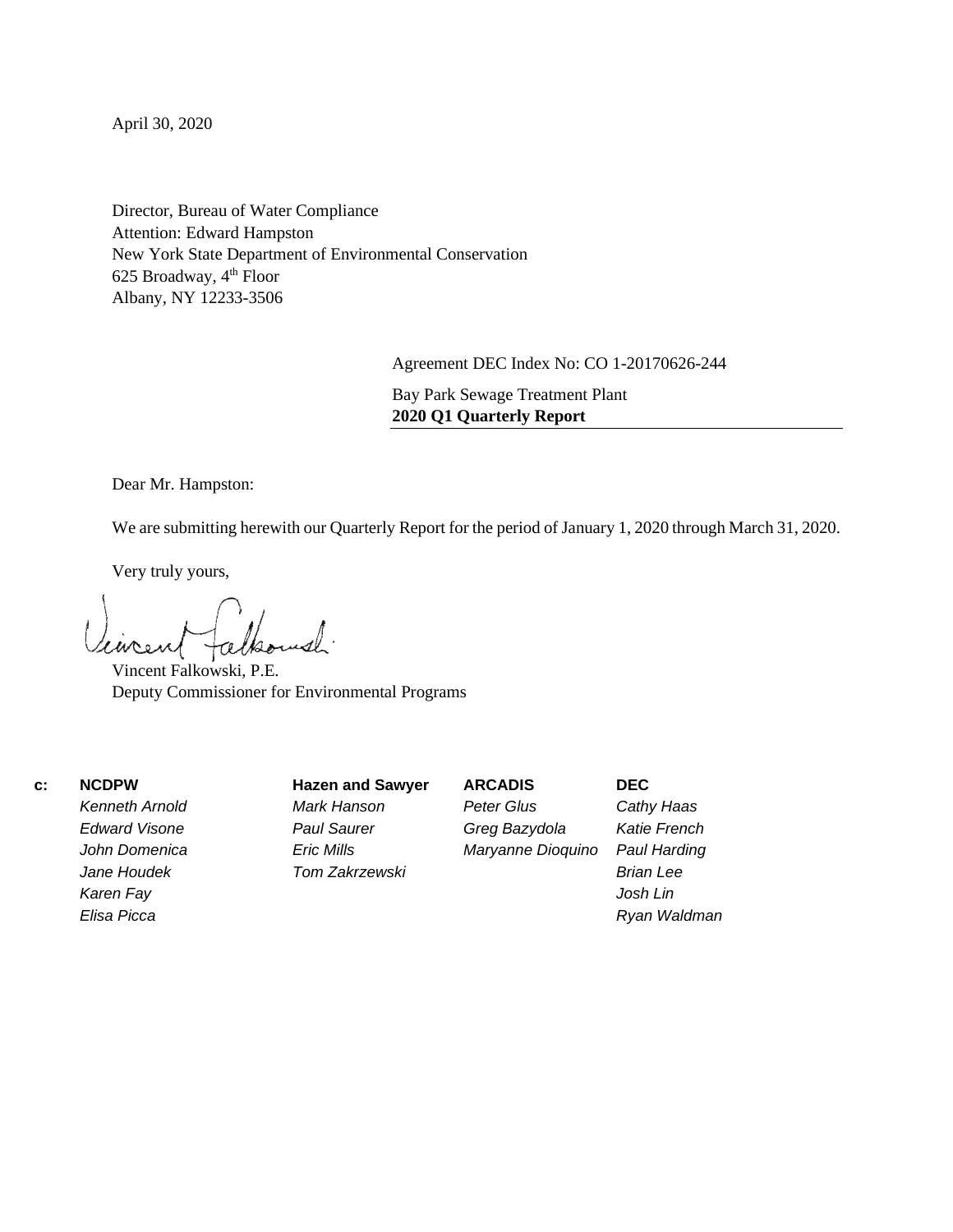# **DEC** Agreement Q1 2020 Report



### **TABLE OF CONTENTS**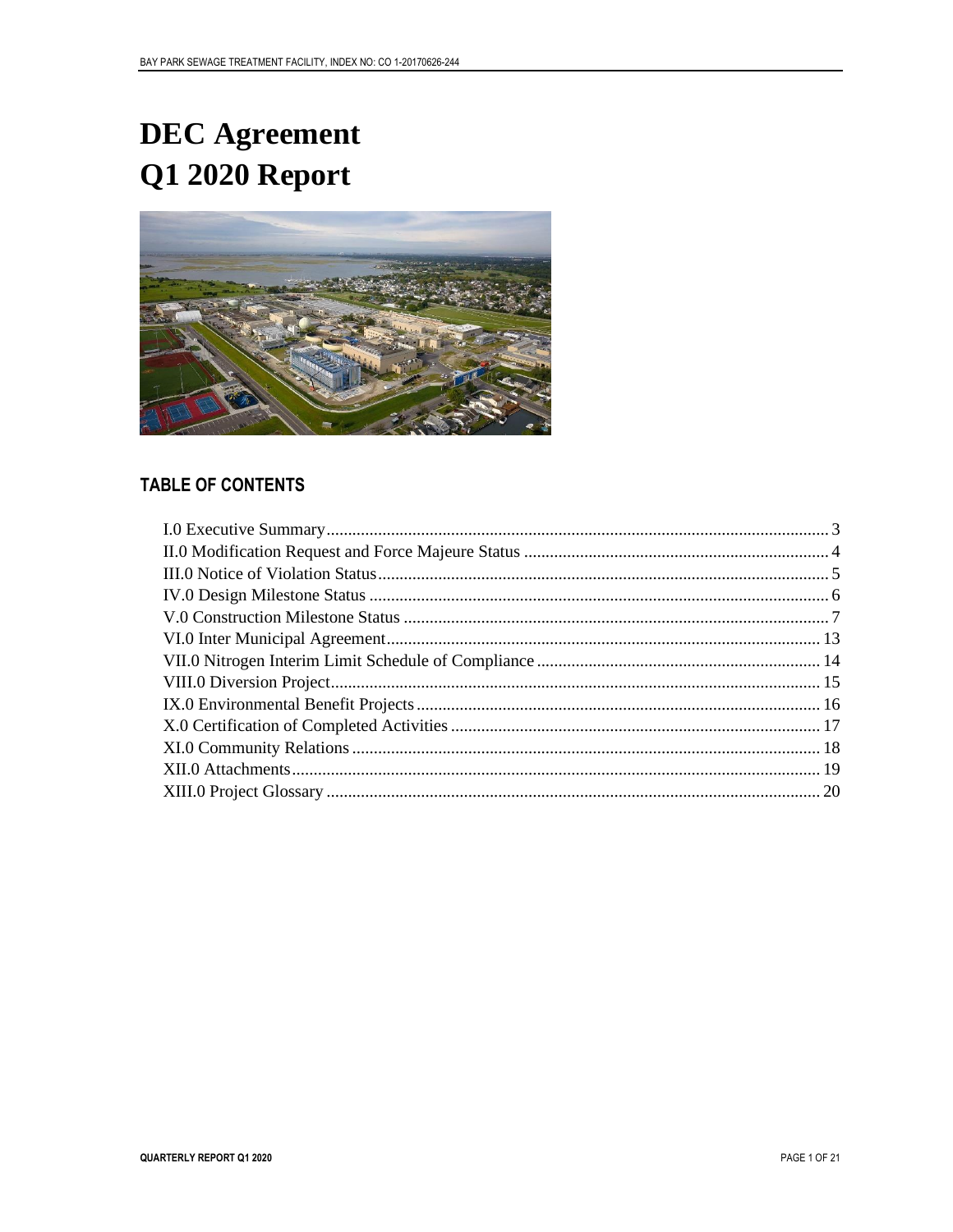#### **Background**

On October 29th, 2012 Hurricane Sandy (a.k.a. Superstorm Sandy) pushed into the NY-NJ Metro area and caused widespread and unprecedented damage to coastal communities, lowlying residential neighborhoods, and public infrastructure. The Bay Park Sewage Treatment Plant (the "Bay Park STP"), owned by the Nassau County Department of Public Works (DPW), which serves close to half a million Nassau County residents, was damaged by flooding, power loss, and high winds. The Bay Park STP was partially submerged and the major electrical systems, pumping facilities, and processes were inundated with salt water from the nearby bay area. To correct the damage to the plant, improve the effluent quality and make the plant less vulnerable to future storms the County committed to construct improvements.

The construction of the improvements is catalogued in the Agreement with the New York State Department of Environmental Conservation CO 1-20170626-244 ("Agreement") in January 2018. In accordance with Section VI, Paragraphs A-C of the Agreement the DPW hereby submits to the New York State Department of Environmental Conservation (DEC) the Quarterly Report for the period of January 1, 2020 through March 31, 2020.

Quarterly reports are posted to the County website and can be found via this link: [https://www.nassaucountyny.gov/1882/Wastewater-Management-Program](https://na01.safelinks.protection.outlook.com/?url=https%3A%2F%2Fwww.nassaucountyny.gov%2F1882%2FWastewater-Management-Program&data=02%7C01%7CEMills%40hazenandsawyer.com%7Ce78c729548bc4ab9c55b08d632c6e3a8%7C083fc4d272ad412bae7d6b81b83916dd%7C0%7C0%7C636752227167606356&sdata=cBi9d%2BSnMVNWNscS%2FGvAwQU7RO5A7VT9Icv8mfa0zUc%3D&reserved=0)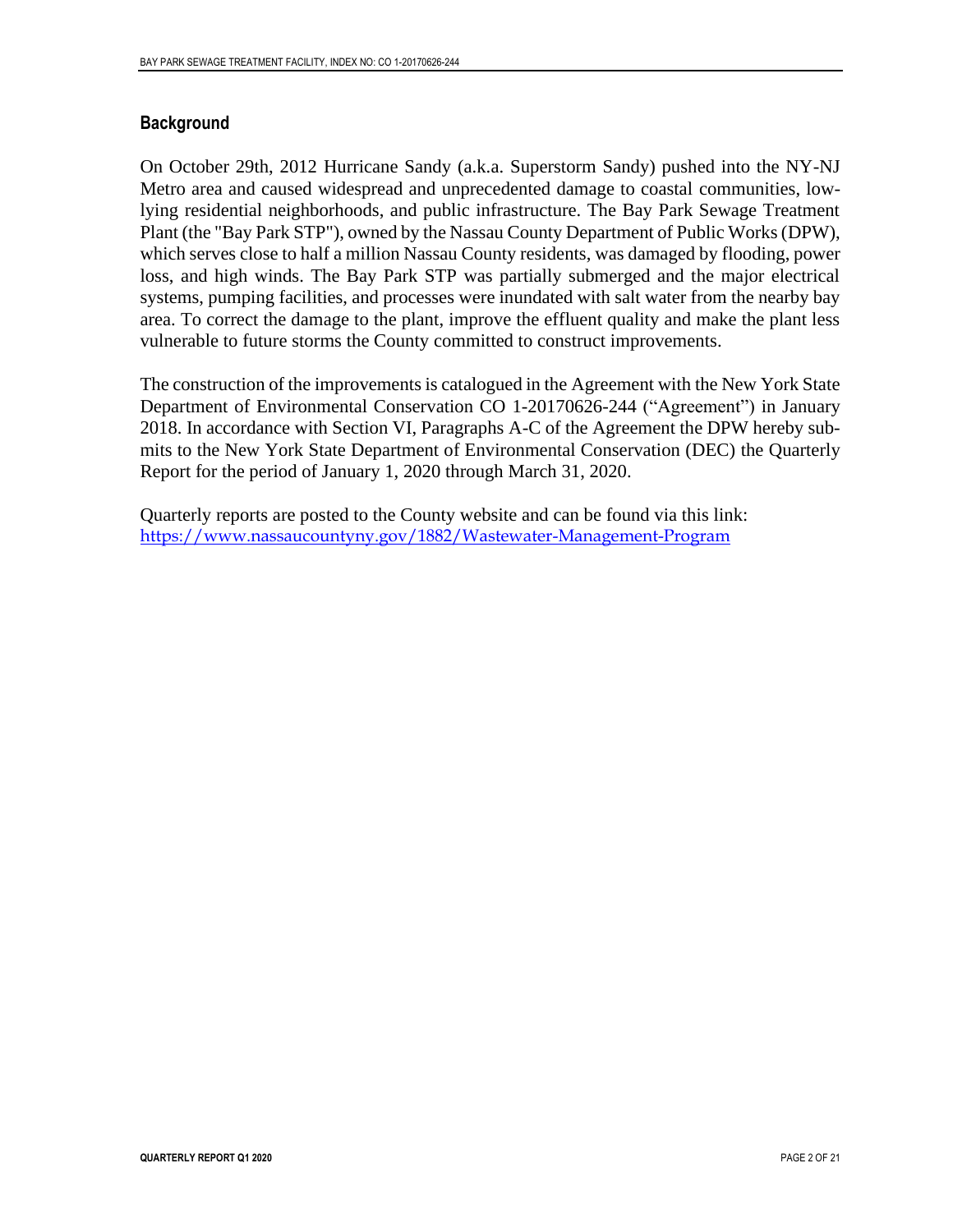### <span id="page-3-0"></span>**I.0 Executive Summary**

The Bay Park Sewage Treatment Facility Agreement ("Agreement") Index No. CO 1- 20170626-244, was entered into by the County of Nassau ("County") and the New York State Department of Environmental Conservation ("DEC") and became effective on January 11, 2018.

Pursuant to Section VI, Paragraph A of the Agreement, "The County (for work not performed by the State or its contractor) shall submit quarterly construction reports ("Quarterly Reports") to the DEC. The Quarterly Reports shall describe the actions which have been taken toward achieving compliance with this Agreement during the previous three-month period". The Agreement requires that this report provide:

- 1. A list of the County's design or construction contracts necessary to fulfill the requirements of compliance milestones of this Agreement as such milestones are set forth in the Appendices. This list shall identify, by percentage, the amount of the contract that has been completed;
- 2. A detailed description of: (a) the work performed pursuant to this Agreement during the reporting period, including the status of all milestones; (b) all anticipated activities for the next three-month period; and  $(c)$  the status and cost report for all EBPs required by this Agreement;
- 3. Information regarding unresolved delays encountered or anticipated that may affect the future schedule for implementation of the County s obligations under this Agreement, and efforts made to mitigate and/or cure those delays or anticipated delays;
- 4. A description of community relations activities during the reporting period and the activities anticipated for the next three months;
- 5. Any changes in key personnel; and
- 6. Any other issueswith the potential to materially affect the projects set forth in this Agreement.

Additional information is included to provide a comprehensive representation of the County's efforts towards achieving compliance with the Agreement. This Quarterly Report updates the status and progress of DPW's compliance with the milestones set forth in the Agreement during the period from January 1, 2020 through March 31, 2020 ("Reporting Quarter").

There are no key staff changes to report this quarter, however the COVID-19 work restrictions the County has implemented currently limit the number of staff at any County facility. There may be impacts on contract execution and implementation in Q2 2020 and accordingly a Force Majeure notice was submitted March 19, 2020. In recognition of potential delays, a milestone modification request was submitted March 27, 2020.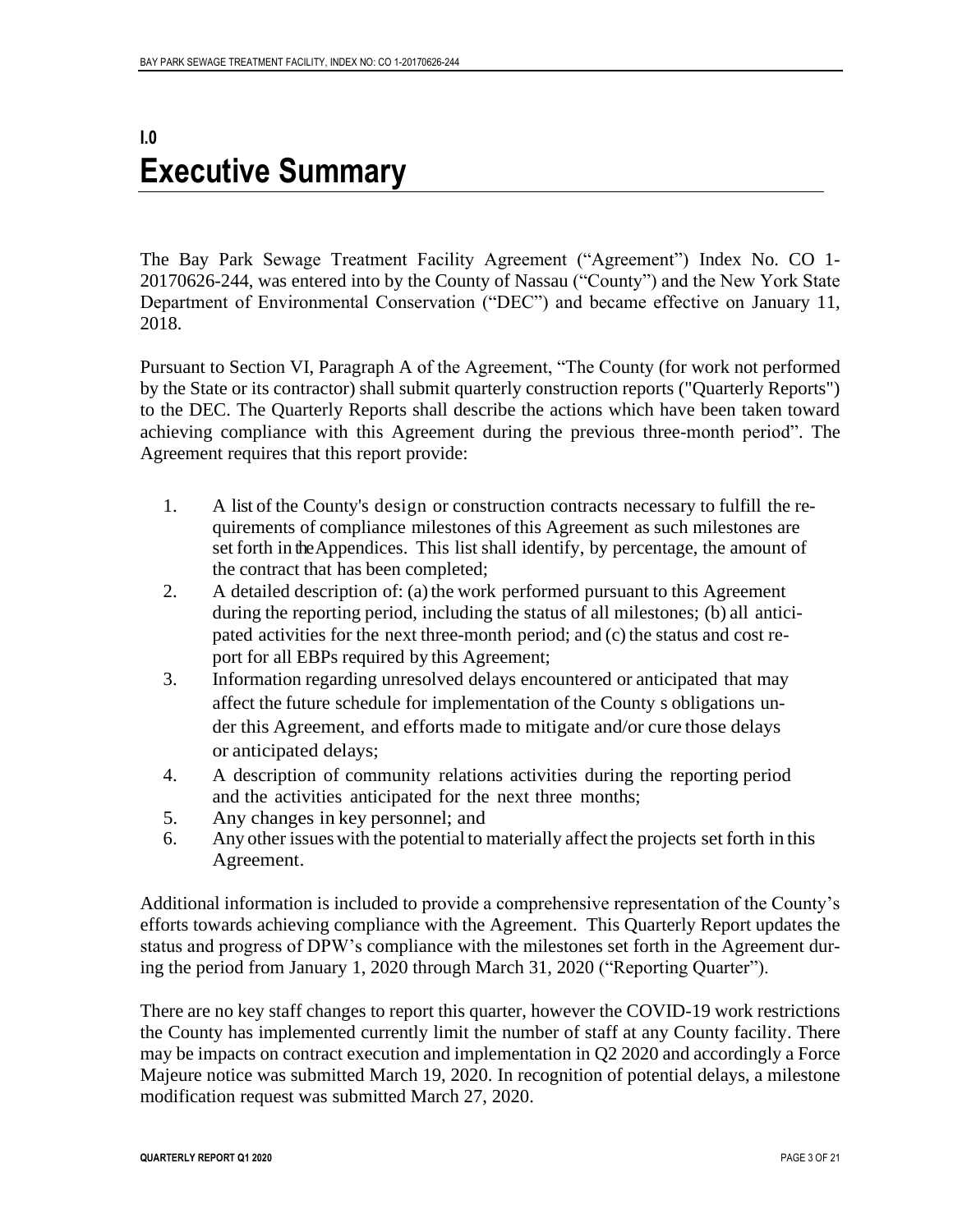# <span id="page-4-0"></span>**II.0 d Modification Request and Force Majeure Status**

The following table lists modification requests made by the County and DEC responses to date.

| <b>Milestone</b>                             | <b>Agreement</b><br><b>Date</b> | <b>Mod request</b><br>letter date | <b>Revised date</b><br>requested | <b>DEC</b><br><b>Response</b><br>Date | <b>Modified</b><br><b>Milestone</b><br>Date <sup>1</sup> |
|----------------------------------------------|---------------------------------|-----------------------------------|----------------------------------|---------------------------------------|----------------------------------------------------------|
| Raw Sewage Pumping NTP                       | 12/3/2018                       | 8/24/2018                         | 5/15/2019                        | 9/12/2018                             | 5/15/2019                                                |
| Raw Sewage Pumping NTP                       | 5/15/2019                       | 5/3/2019                          | 11/23/2019                       | 7/1/2019                              | 11/23/2019                                               |
| Raw Sewage Pumping NTP                       | 11/23.2019                      | 3/27/2020                         | 9/30/2020                        |                                       |                                                          |
| Raw Sewage Pumping CC                        | 12/1/2020                       | 8/24/2018                         | 2/27/2022                        | 9/12/2018                             | 2/27/2022                                                |
| Raw Sewage Pumping CC                        | 2/27/2022                       | 3/27/2020                         | 9/15/2023                        |                                       |                                                          |
| <b>Effluent Screening NTP</b>                | 8/21/2018                       | 8/24/2018                         | 2/21/2019                        | 9/12/2018                             | 2/21/2019                                                |
| <b>Effluent Screening NTP</b>                | 2/21/2019                       | 5/3/2019                          | 10/5/2019                        | 7/1/2019                              | 10/5/2019                                                |
| <b>Effluent Screening NTP</b>                | 10/5/2019                       | 3/27/2020                         | 9/30/2020                        |                                       |                                                          |
| <b>Effluent Screening CC</b>                 | 7/29/2020                       | 8/24/2018                         | 10/14/2021                       | 9/12/2018                             | 10/14/2021                                               |
| <b>Effluent Screening CC</b>                 | 10/14/2021                      | 3/27/2020                         | 5/22/2023                        |                                       |                                                          |
| <b>Secondary Flood NTP</b>                   | 6/5/2018                        | 8/24/2018                         | 2/15/2019                        | 9/12/2018                             | 2/15/2019                                                |
| <b>Secondary Flood NTP</b>                   | 2/15/2019                       | 5/3/2019                          | 7/20/2019                        | 7/1/2019                              | 7/20/2019                                                |
| Secondary Flood NTP                          | 7/20/2019                       | 12/31/2019                        | 12/18/2019                       |                                       |                                                          |
| Secondary Flood CC                           | 7/26/2020                       | 8/24/2018                         | 8/15/2021                        | 9/12/2018                             | 8/15/2021                                                |
| Secondary Flood CC                           | 8/15/2021                       | 12/31/2019                        | 6/17/2022                        |                                       |                                                          |
| <b>Stormwater Pump</b><br><b>Stations CC</b> | 3/31/2018                       | 8/24/2018                         | 3/31/2019                        | 9/12/2018                             | 3/31/2019                                                |
| 3 Generator Operation CC                     | 11/30/2018                      | 8/24/2018                         | 3/31/2019                        | 9/12/2018                             | 3/31/2019                                                |
| 3 Generator Operation CC                     | 3/31/2019                       | $1/10/2019^2$                     | 5/19/2019                        | 2/22/2019                             | 5/19/2019                                                |
| <b>East Avenue Station NTP</b>               | 8/19/2018                       | 8/24/2018                         | 4/15/2019                        | 9/12/2018                             | 4/15/2019                                                |
| <b>East Avenue Station NTP</b>               | 4/15/2019                       | 5/3/2019                          | 11/23/2019                       | 7/1/2019                              | 11/23/2019                                               |
| <b>East Avenue Station NTP</b>               | 11/23/2019                      | 3/27/2020                         | 9/30/2020                        |                                       |                                                          |
| East Avenue Station CC                       | 12/28/2019                      | 8/24/2018                         | 2/13/2021                        | 9/12/2018                             | 2/13/2021                                                |
| East Avenue Station CC                       | 2/13/2019                       | 3/27/2020                         | 9/22/2022                        |                                       |                                                          |
| Sidestream NTP                               | 6/12/2018                       | 8/24/2018                         | 3/25/2019                        | 9/12/2018                             | 3/25/2019                                                |
| Sidestream NTP                               | 3/25/2019                       | 5/3/2019                          | 7/20/2019                        | 7/1/2019                              | 7/20/2019                                                |
| Sidestream NTP                               | 7/20/2019                       | 12/31/2019                        | 1/3/2020                         |                                       |                                                          |
| Sidestream CC                                | 12/28/2019                      | 8/24/2018                         | 9/25/2021                        | 9/12/2018                             | 7/8/2021                                                 |
| Sidestream CC                                |                                 | 2/10/2020 <sup>2</sup>            |                                  |                                       | ۰                                                        |
| Sidestream CC                                | 7/8/2021                        | 3/27/2020                         | 10/3/2022                        |                                       |                                                          |
| <b>Effluent Pumping CC</b>                   | 5/28/2020                       | 10/19/2018 <sup>2</sup>           | 1/15/2021                        | 12/20/2018                            | 1/15/2021                                                |
| Level 1 BNR CC                               |                                 | 5/3/20192                         |                                  | 7/1/2019                              |                                                          |
| Level 1 BNR CC                               | $\overline{a}$                  | 8/5/20192                         | 5/14/2020                        | 12/30/2019                            | 5/14/2020                                                |
| General Covid-19 FM                          |                                 | 3/19/2020 <sup>2</sup>            |                                  |                                       |                                                          |

**Table 1 – Modification Requests and Force Majeure Notifications**

<sup>1.</sup> Bold denotes current date, italic superseded

<sup>2.</sup> Force Majeure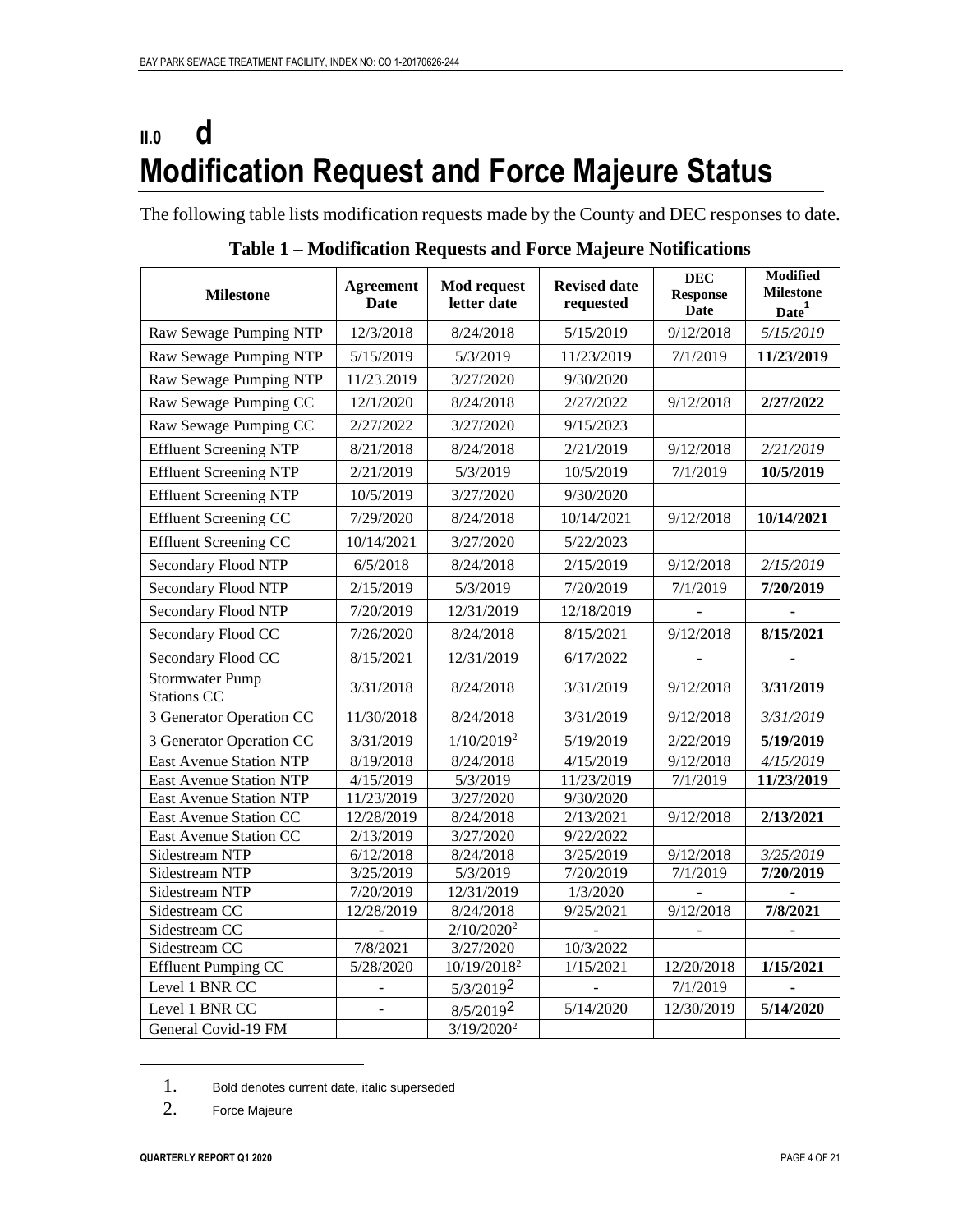### <span id="page-5-0"></span>**III.0 Notice of Violation Status**

DEC issued a Notice of Violation on November 13, 2019, regarding missed milestones for issuing Notice to Proceed on several projects. Two of the three projects cited (Secondary Flood Protection and Sidestream Deammonification) have since been granted Notice to Proceed. The County issued revised projections for all milestones on March 27, 2020 and continues in its efforts to issue a Notice to Proceed for the remaining project listed in the NOV as soon as possible.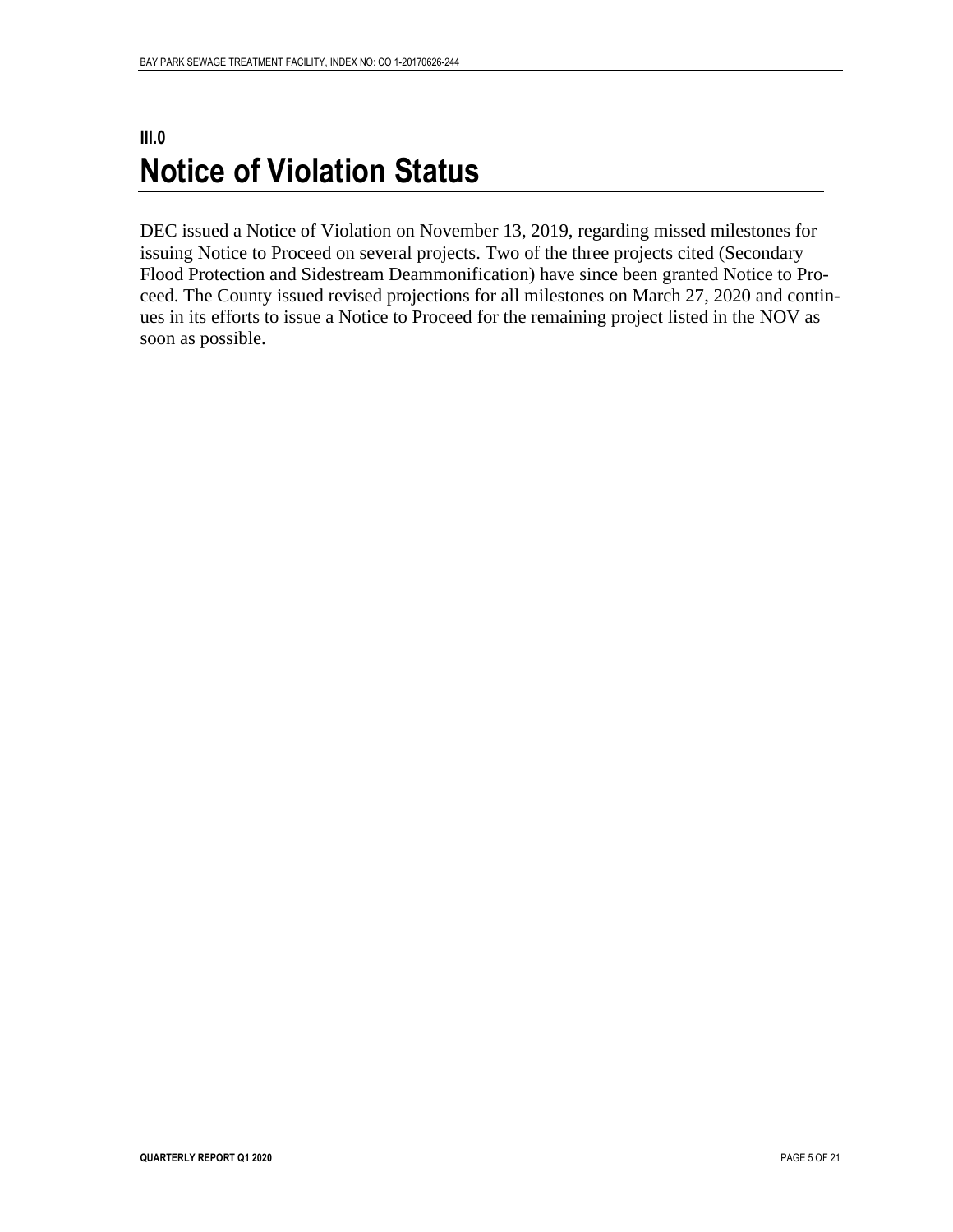## <span id="page-6-0"></span>**IV.0 Design Milestone Status**

The following table lists the design milestones and statuses for Appendix A of the Agreement.

| <b>Milestone</b>                           | Agreement<br><b>Date</b> | <b>Actual/Forecast</b> |
|--------------------------------------------|--------------------------|------------------------|
| <b>Effluent Screening and Disinfection</b> | 4/8/2018                 | $1/5/2018$ *           |
| East Avenue Ejector Station                | 2/8/2018                 | $3/2/2018$ *           |

#### **Table 2 – Design Completion Milestones**

*\*The table in Section VIII.0 of this report indicates certification of completed activities.*

### **Project Notes:**

All agreement design milestones have been completed and certifications accepted.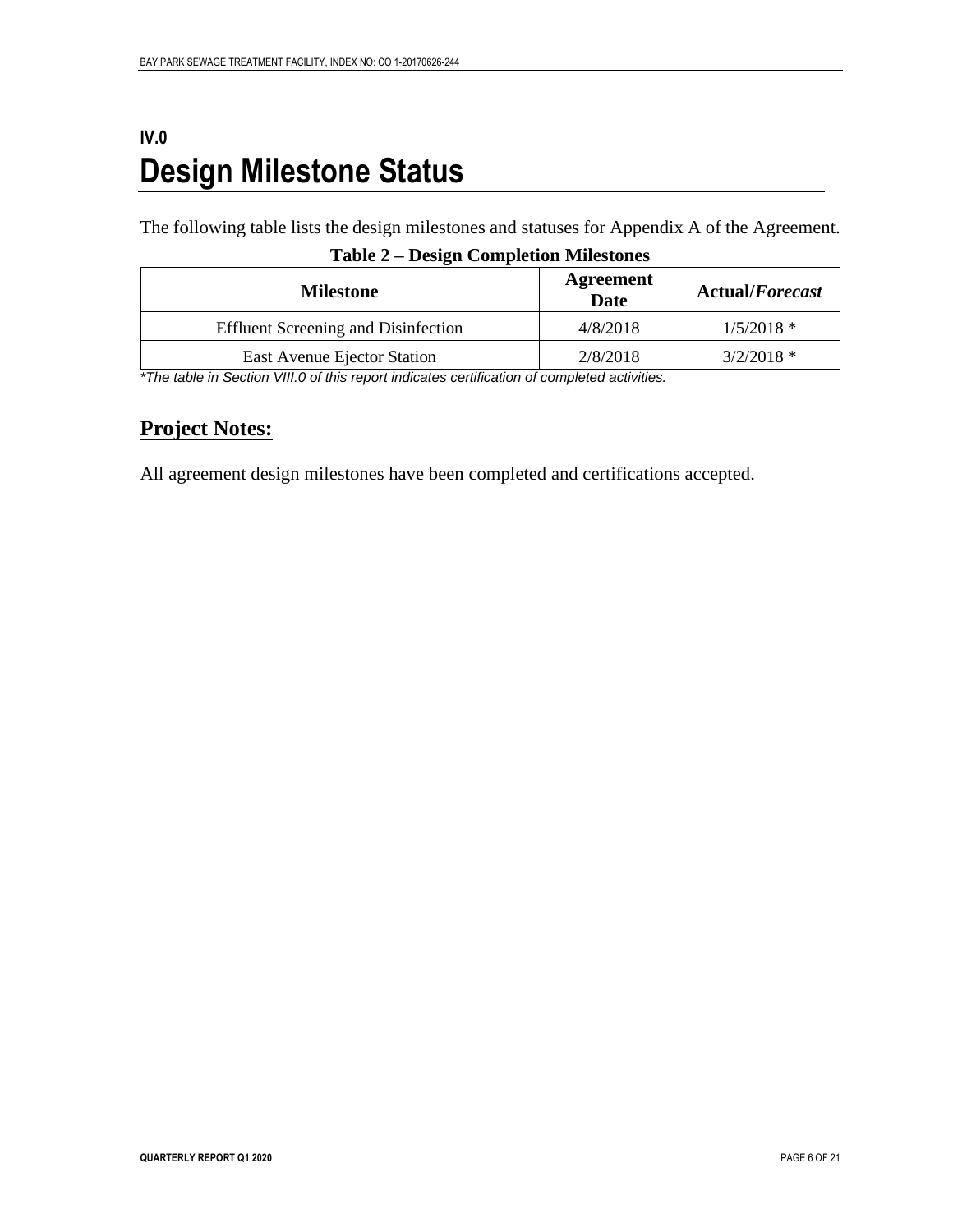### <span id="page-7-0"></span>**V.0 Construction Milestone Status**

The following tables list the construction milestones and statuses for Appendices A and C of the Agreement. The milestone dates which are established in the Bay Park Agreement may be modified in the future if the County formally proposes an extension of the milestone, based upon its facility planning, and DEC formally accepts a projected delay.

| <b>Milestone</b>                           | <b>Agreement</b><br>Date | Actual/<br><b>Forecast</b> |
|--------------------------------------------|--------------------------|----------------------------|
| Raw Sewage Pumping Facility                | 11/23/2019               | 9/30/2020                  |
| <b>Effluent Screening and Disinfection</b> | 10/5/2019                | 9/30/2020                  |
| <b>Secondary Flood Protection</b>          | 7/20/2019                | 12/18/2019 A               |
| East Avenue Ejector Station                | 11/23/2019               | 9/30/2020                  |
| Sidestream Deammonification                | 7/20/2019                | 12/31/2019 A               |

**Table 3 – Construction NTP Milestones**

| Construction Completion Minestones    |                                 |                     |            |  |
|---------------------------------------|---------------------------------|---------------------|------------|--|
| <b>Milestone</b>                      | <b>Agreement</b><br><b>Date</b> | Actual/<br>Forecast | % Complete |  |
| 1 Barnes Avenue - Baldwin             | 12/31/2019                      | 10/4/2019 A         | 100%       |  |
| 2 Raw Sewage Pumping Facility         | 2/27/2022                       | 9/15/2023           | 0%         |  |
| 3 Sludge Dewatering Facilities        | 12/15/2018                      | 5/21/2018 A         | 100%       |  |
| 4 Effluent Screening and Disinfection | 10/14/2021                      | 5/22/2023           | 0%         |  |
| 5 Effluent Tide Pumping Facilities    | 1/15/2021                       | 5/22/2020           | 95%        |  |
| 6 Electrical Distribution Phase E1-E3 | 9/21/2019                       | 5/25/2020           | 99%        |  |
| 7 Secondary Flood Protection          | 8/15/2021                       | 12/16/2021          | 5%         |  |
| 8 Stormwater Pump Stations            | 3/31/2019                       | 3/28/2019 A         | 100%       |  |
| 9 Upgrade To 3 Generator Operation    | 5/19/2019                       | 8/30/2019 A         | 100%       |  |
| 10 Cedar Dr, Roosevelt et al PS       | 5/8/2018                        | $1/12/2018$ A       | 100%       |  |
| 11 Wantagh, Newbridge et al PS        | 4/25/2018                       | 2/12/2018 A         | 100%       |  |
| 12 Ocean Ave, Mill Rd et al PS        | 12/5/2018                       | 8/17/2018 A         | 100%       |  |
| 13 Inwood, Doughty et al PS           | 7/4/2019                        | 5/13/2019 A         | 100%       |  |
| 14 Lawrence & Sage Lake PS            | 8/30/2018                       | 8/13/2018 A         | 100%       |  |
| 15 East Avenue Ejector Station        | 2/13/2021                       | 9/22/2022           | 0%         |  |
| 16 Level 1 BNR                        | 5/14/2020                       | 5/26/2020           | 95%        |  |
| 17 Sidestream Deammonification        | 7/8/2021                        | 10/3/2022           | 5%         |  |

**Table 4 – Construction Completion Milestones**

*\* The table in Section VIII.0 of this report indicates certification of completed activities.*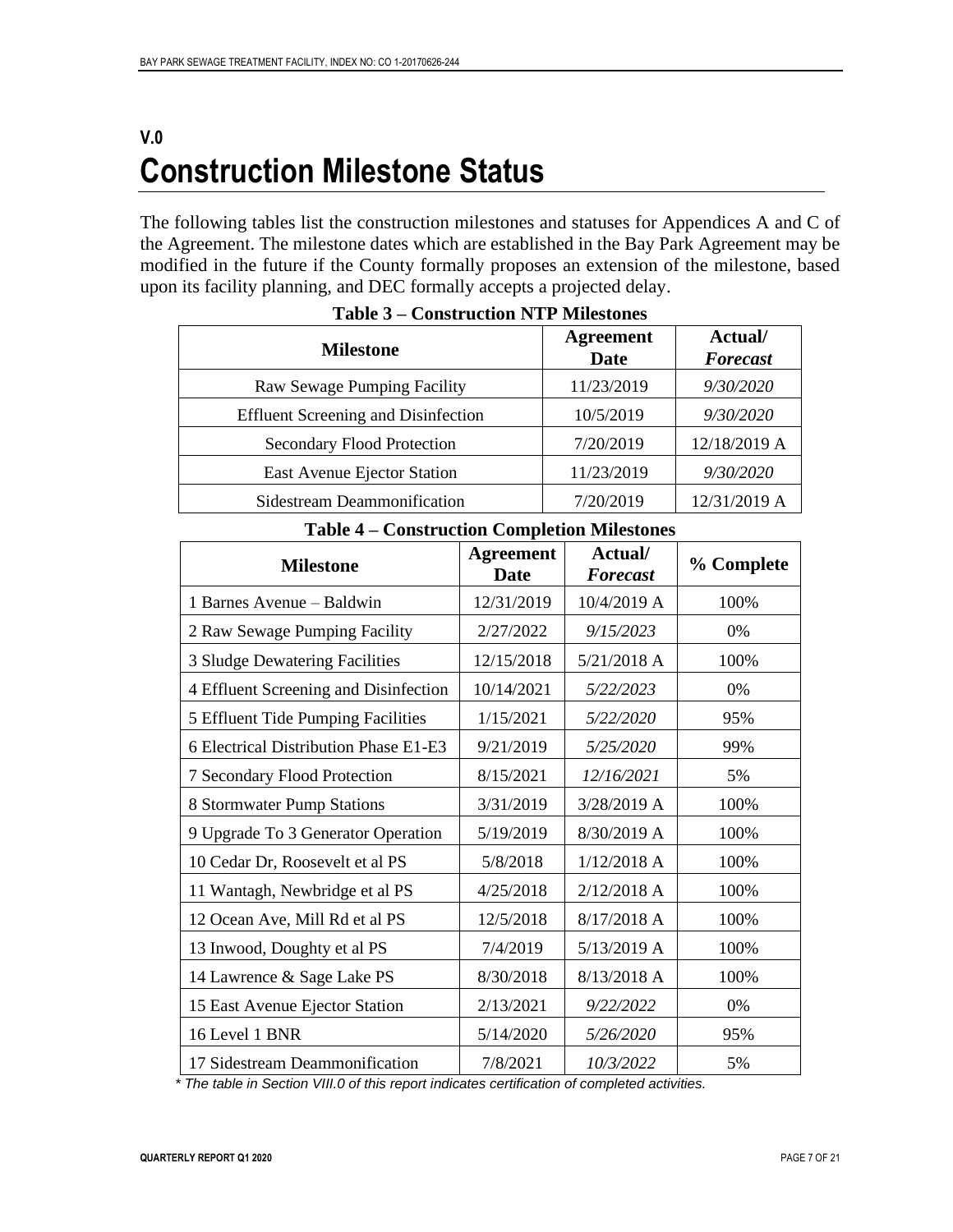### **Project Notes:**

#### **1. Barnes Avenue – Baldwin**

Substantial completion was granted November 22, 2019 and milestone certification submitted to DEC November 25, 2019.

#### Progress This Quarter:

• Continued punch list work and project close-out

#### Expected Progress Next Quarter:

• Continue project close out

#### **2. Raw Sewage Pumping Facility**

This project did not meet the original NTP milestone date of May 15, 2019.

Progress This Quarter: The County continued with the award process.

Expected Progress Next Quarter: The County will be continuing with the award process with goal of a Q3 2020 NTP.

#### **3. Sludge Dewatering Facilities**

This project is nearing final completion.

Progress This Quarter:

• Completed general punch list work.

#### Expected Progress Next Quarter:

• Project closeout

#### **4. Effluent Screening and Disinfection**

This project did not meet the NTP milestone date of 10/5/19.

Progress This Quarter:

Continuing the award process for the construction and construction management contracts.

Expected Progress Next Quarter The County will be continuing with the award process with goal of a Q3 2020 NTP.

#### **5. Effluent Tide Pumping Facilities**

The project is proceeding and is projected to be complete before the milestone date. Progress This Quarter:

• Progressed the installation of Electrical Conduit, Wires, and Cables in EPF.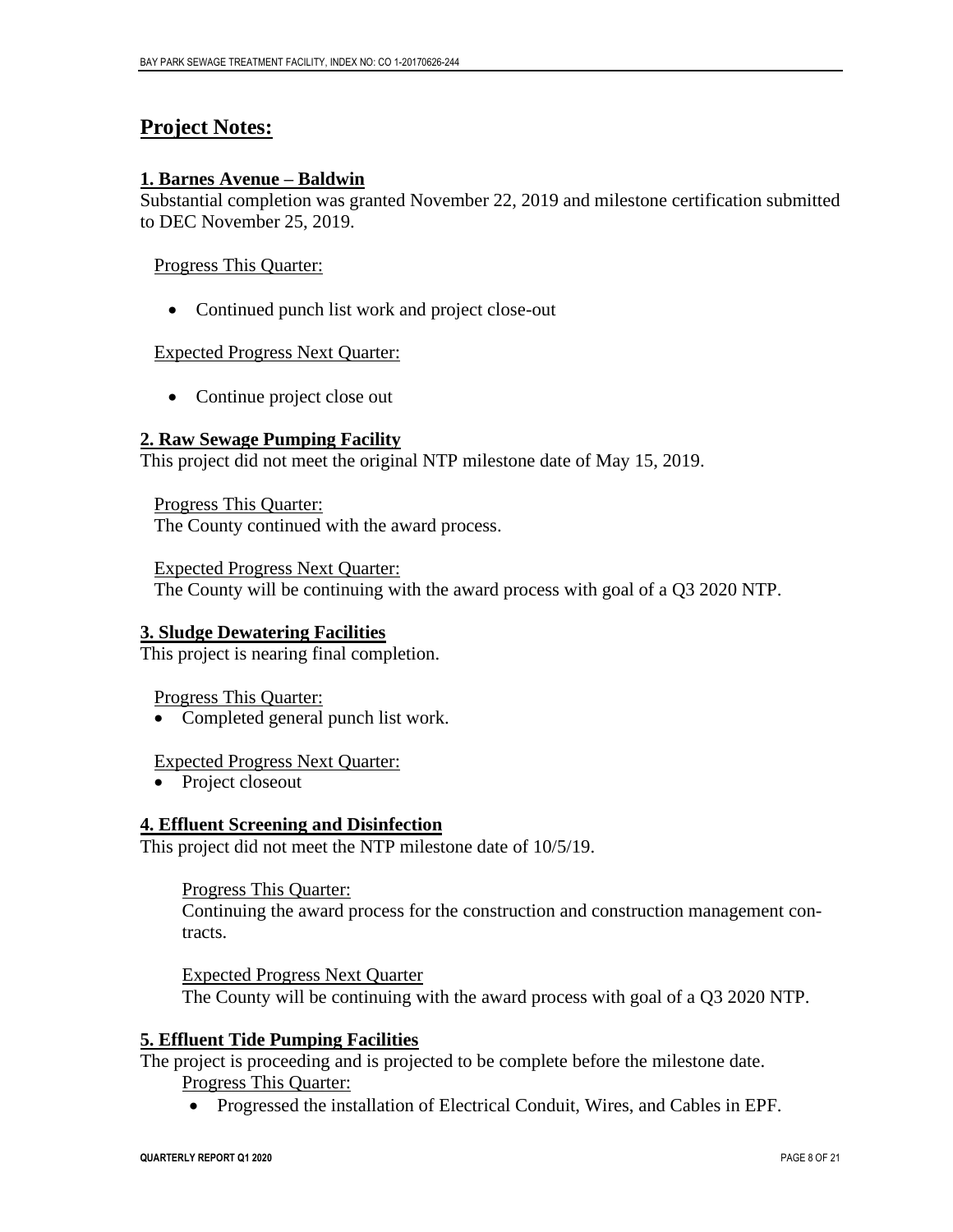- Progressed the installation of Lighting Fixtures and Fire Alarm devices in EPF.
- Progress coating of Structural steel, columns and walls in existing EPF.
- Progressed the installation of Control Panels and Plumbing Equipment at Mezzanine Level.
- Installed Dewatering Pump, Sample Pump, and Sump Pump at Elevation -9.50.
- Progressed the installation of HVAC Ductwork and Heating and Ventilating Equipment in EPF.
- Progressed Conduit Labeling.
- Progressed the installation of Emergency Eyewash, Chlorine Analyzer, Air Compressor & Dryer, and Service Air Piping at Mezzanine Level.

Expected Progress Next Quarter

- Complete Annex building floor coating.
- Complete painting walls and ceiling at Effluent Building.
- Complete the installation of Fire Alarm System & Test.
- Complete the installation of Air Compressor and Dryer at Mezzanine Level.
- Complete the installation of Control Panels & Plumbing Equipment.
- Startup Bubbler panel, & Dewatering Pump Panel.
- Checkout & turnover Antenna System graphic.
- Finish pump platform structural steel, stairs, railings, and grating installation.
- Install Exterior Door & Hardware within EPF Building.
- Install H&V Unit at Mezzanine Floor.
- Progress the installation of HVAC Ductwork & Piping.
- Install Hot Water Heater & Electric Duct Heater.
- Install H&V unit & Control Valve.
- Continue to install Mezzanine Conduit, Wiring, and Light Fixtures.

#### **6. Electrical Distribution System Phases E1-E3**

Phases E1 and E2 were completed 10/19/2016 and 9/29/2017, respectively. The transition from the old main substation to the new had taken more time than anticipated due to complexity of the task and criticality of the system to maintain plant operations, issues related to the functionality of existing breakers, and a lack of contractor performance. The project has continued beyond the milestone date of September 21, 2019, but is now near completion. A milestone modification request was submitted 3/27/20.

Progress This Quarter:

- Completed synchronization of Emergency and Primary Generators.
- Completed approval of MOPO sequencing for all 480V MCC's.
- Completed MOPO for MCC-A1, MCC-A2, MCC-C3, MCC-D3, MCC-D3A to MSS USS-1.
- Completed MOPO for migration of existing S2 switchgear in Operations Bldg. to MSS S1 for S2 (B-side) and continued the same for A side feeder.
- Completed Hi-Pot test on new feeder cables for corresponding MCC's.
- Began MOPO for MCC-C3A (A feeder).
- Completed MOPO for USS-2 to MSS S1.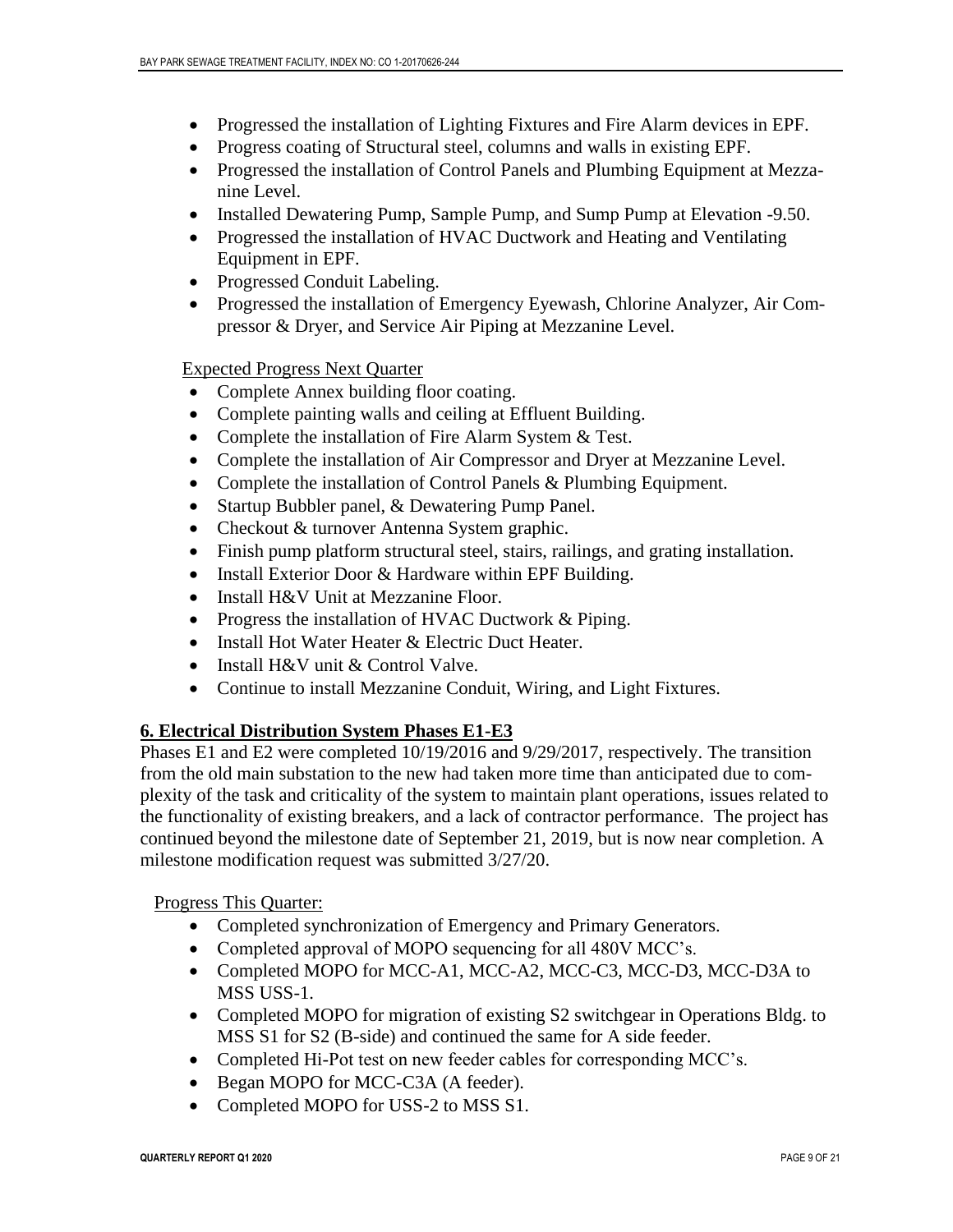- Continued work for Change Order P-167 Duct Bank Relocation at USS-2 (backfill, paving).
- Continued wiring for I/O Annunciator Alarm Panel for P-153, MSS.
- Completed programming of alarms and pre-test alarms demonstration for Commissioning Test.
- Began 168-hrs Emergency Generators Commissioning Test.
- Completed site restoration (soil addition and grading), Grid 8.
- Began demolition of existing conduits and duct banks at west road, Grids 4, 3, 2.
- Continued to work on punch list.

Expected Progress Next Quarter:

- Complete Emergency Generators Commissioning test.
- Complete MOPOs for S-2 (A-side), MCC-C3A (A).
- Begin and complete MOPOs for MCC-B3, MCC-C3A (B).
- Complete Change Order P-167 Duct Bank Relocation at USS-2.
- Continue demolition of conduits and duct banks on west road and begin paving.
- Continue remaining site lighting installation at Grid 2.
- Perform training for Suez employee for the Otis elevator.
- Continue to work on punch list.

#### **7. Secondary Flood Protection**

Notice to Proceed was granted this quarter behind the milestone date. A milestone modification letter was submitted to DEC 12/31/19 requesting revised milestones based on the current schedule.

Progress This Quarter:

- Started Electrical Point-to-Point Survey.
- Delivery of Material for the Operations Building Drainpipe Replacement.
- Stubbed Up Electrical Conduit Above the Flood Elevation at the Dechlorination Building.

#### Expected Progress Next Quarter:

- Continue Demo of Sump Pump Wiring and Conduit.
- Continue Electrical Point to Point Surveys.
- Begin Exhaust Fan Demo and Curb Construction.
- Prepare for Tunnel Access Building Demolition.

#### **8. Stormwater Pump Stations**

The contract was granted substantial completion June 24, 2019 and milestone certification was granted in Q2 2019.

Progress This Quarter:

- Continued Demobilizing the Staging Area.
- Continued Removing Interim Pumps from Site.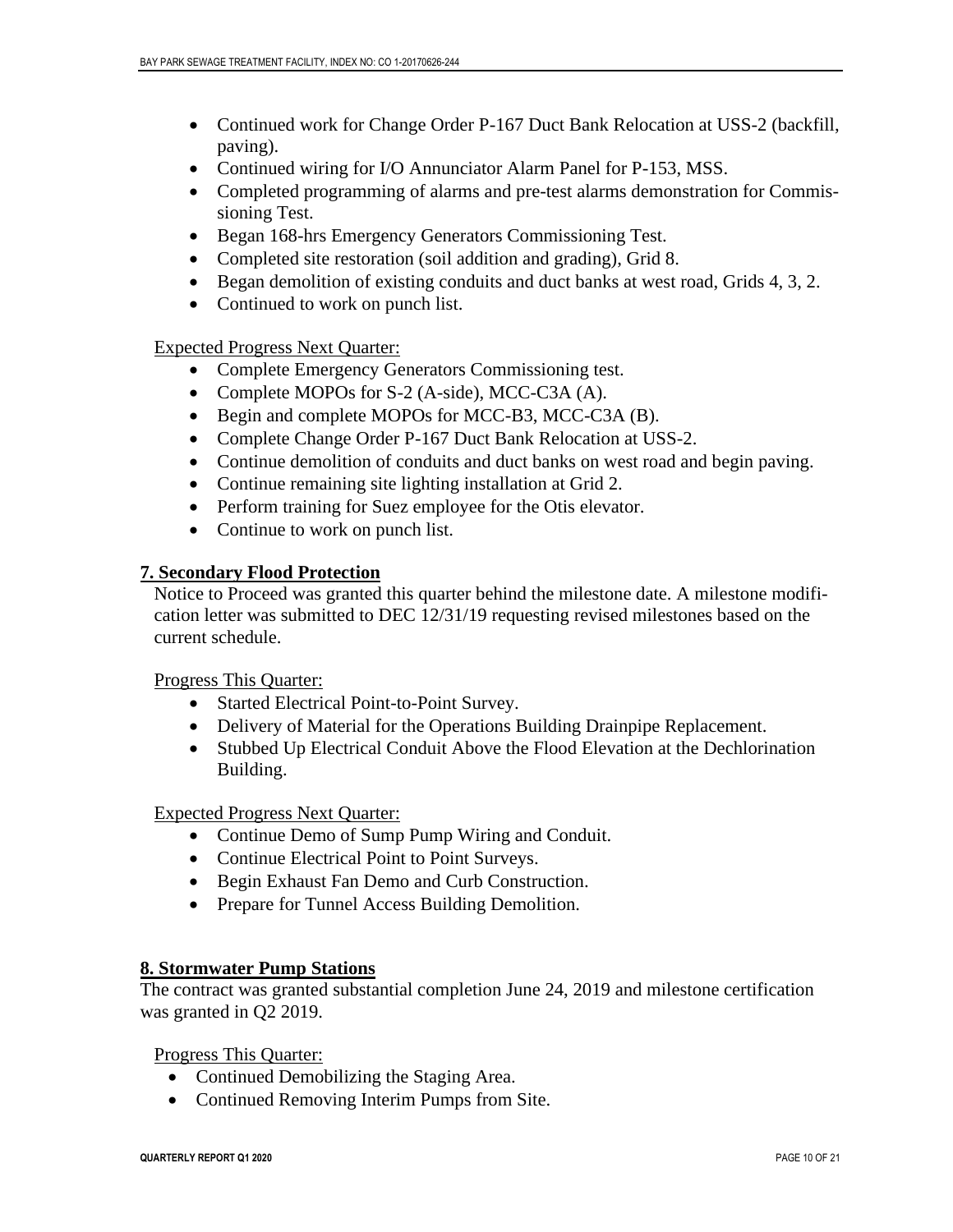- Continued to Complete Punch List Items.
- Finished Rubbing and Patching Concrete Piers.

#### Expected Progress Next Quarter:

• Continue punch list and incomplete work items

#### **9. Upgrade to 3 Simultaneous Generator Operation**

The project achieved substantial completion on August 30, 2019. Milestone certification has been submitted and accepted by DEC.

Progress This Quarter:

• Continued punch list work.

#### Expected Progress Next Quarter:

Continue punch list work and close out activities.

#### **10. Cedar Dr., Roosevelt Ave, Whitewood, Biltmore and Alhambra Pump Stations**

Construction is complete, milestone has been met, certification of completion has been submitted and accepted.

#### **11. Wantagh, Newbridge, Merrick & Ray St Pump Stations**

Construction is complete, milestone has been met, certification of completion has been submitted.

#### **12. Ocean Ave, Mill Rd, Woodmere Blvd & Longacre Ave Pump Stations**

Construction is complete, milestone has been met, certification of completion has been submitted.

#### **13. Inwood, Doughty Blvd, Bayview Ave & Roslyn Rd Pump Stations**

Construction is complete, milestone has been met, certification of completion has been submitted.

#### **14. Lawrence and Sage Lake Pump Stations**

Construction is complete, milestone has been met, certification of completion has been submitted and accepted.

#### **15. East Avenue Ejector Station**

The construction and construction management services contracts were advertised on March 8, 2019. Bids and proposals were received in April, 2019, and the County was proceeding with the award process to the low bidder. On September 20, 2019, the low bidder withdrew from consideration as they had made a gross error in their bid having omitted the bypass pumping required to execute the work. The County is now proceeding with the award process to the second low bidder. The NTP milestone date of November 23, 2019 will not be met and a modification request was issued to DEC March 27, 2020.

#### **16. Level 1 BNR**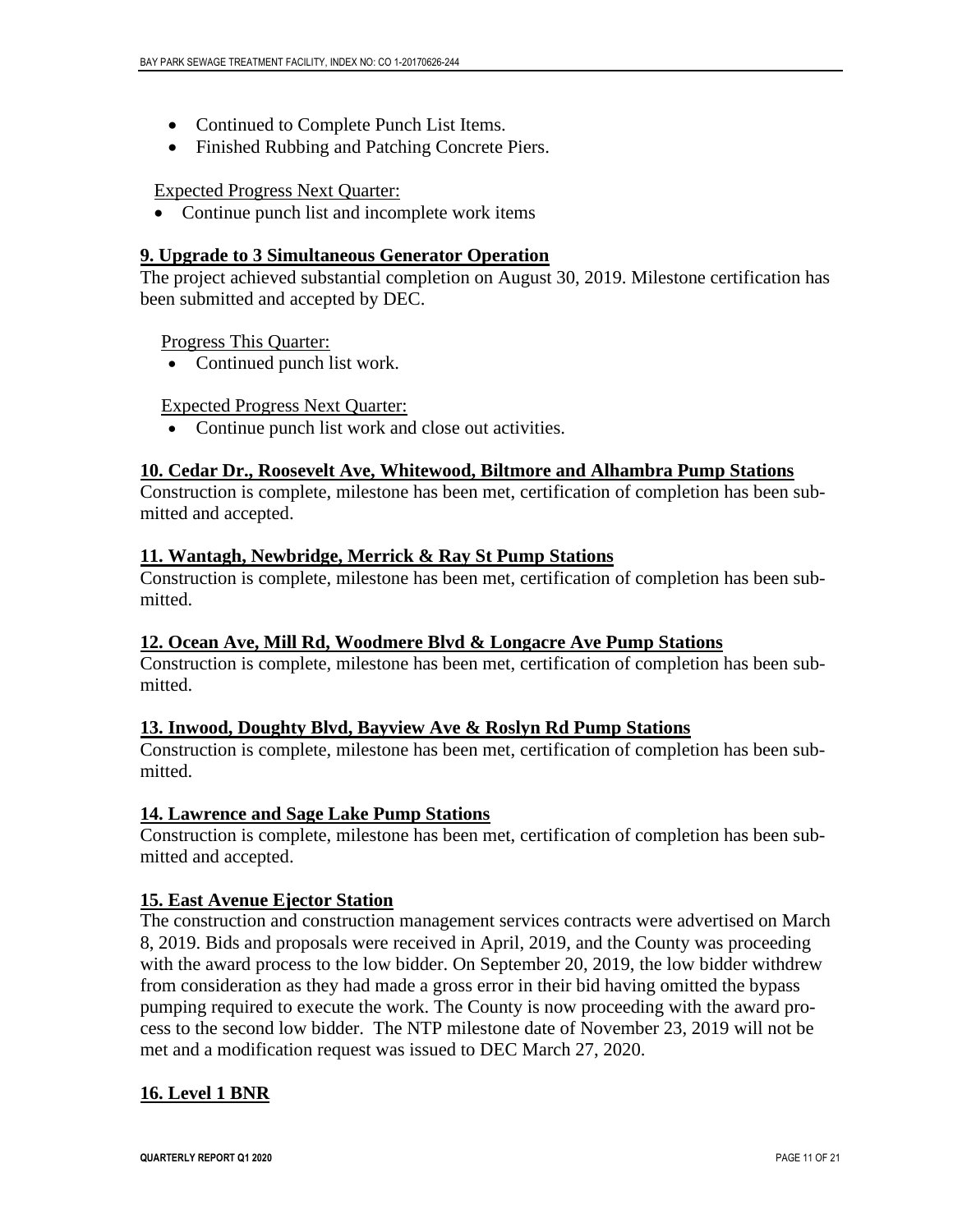The project is currently projected to finish ahead of the milestone date.

Progress This Quarter:

- Placed Aeration Tank No.1 back in-service.
- Continued the installation of the MCP panel and OIT Screen.
- Continued the mechanical rehabilitation in RAS Box No.9 and No.10.
- Continued the installation of the air handling unit.
- Started the operation test for the MCP panel.

#### Expected Progress Next Quarter:

- Operational test for the MCP panel in progress.
- Continue the mechanical rehabilitation in RAS Box No.9 and No.10.
- Continue the installation of the air handling unit and HVAC Control.
- Conduct training for the MCP Control.
- Punchlist and As-build Record Drawings.

#### **17. Sidestream Deammonification**

A milestone modification letter was submitted to DEC 12/31/19 requesting revised milestones based on the current schedule. A force majeure notification was submitted 2/10/20 regarding the unforeseen subsurface conditions encountered in the field.

Progress This Quarter:

- Continued Site layout and test pits.
- Continued underground utility relocation.
- Performed borings for soil testing.

#### Expected Progress Next Quarter:

- Continue site layout.
- Start mechanical and plumbing work.
- Start sheeting installation.
- Start pile layout / installation.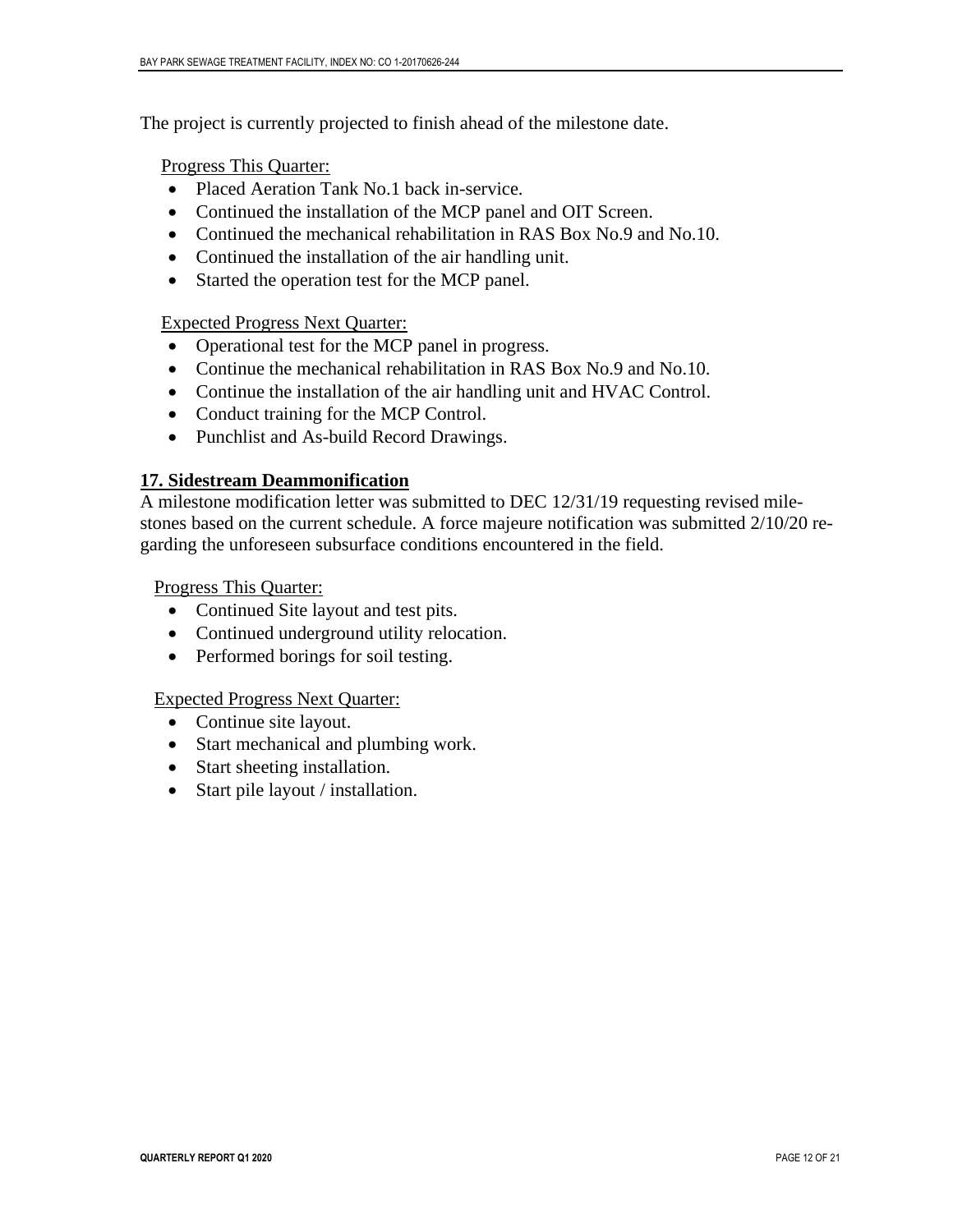### <span id="page-13-0"></span>**VI.0 Inter Municipal Agreement**

Paragraph V.G of an administrative Consent Order (#C01- 20151020-142) between DEC and the City of Long Beach (City) requires the City to enter into an Inter-municipal Agreement (IMA) with the County. The County was to enter into a fully executed IMA with the City within 180 days of the effective date of this Agreement. The IMA is to address the diversion of wastewater from the WWTP currently owned and operated by the City to the Bay Park WWTP.

The IMA was executed by both parties on July 26, 2019.

The County has initiated the design phase for the Long Beach WPCP Consolidation. The design of the influent pump station conversion is at the 90% stage and the force main routing obtained permit approvals for the geotechnical investigation from local, State and Federal agencies. The geotechnical field work was executed this quarter subsequently.

The County in continuing the procurement of a consultant to provide a feasibility study for integrating Point Lookout, NY, currently on septic systems, into the Long Beach sewer system.

As per discussion with the State, the County anticipates connecting the City collection system to Bay Park in advance of the Long Beach administrative consent order date in June of 2024. Milestones regarding the connection of Long Beach to Bay Park will be proposed after the connection route has been approved.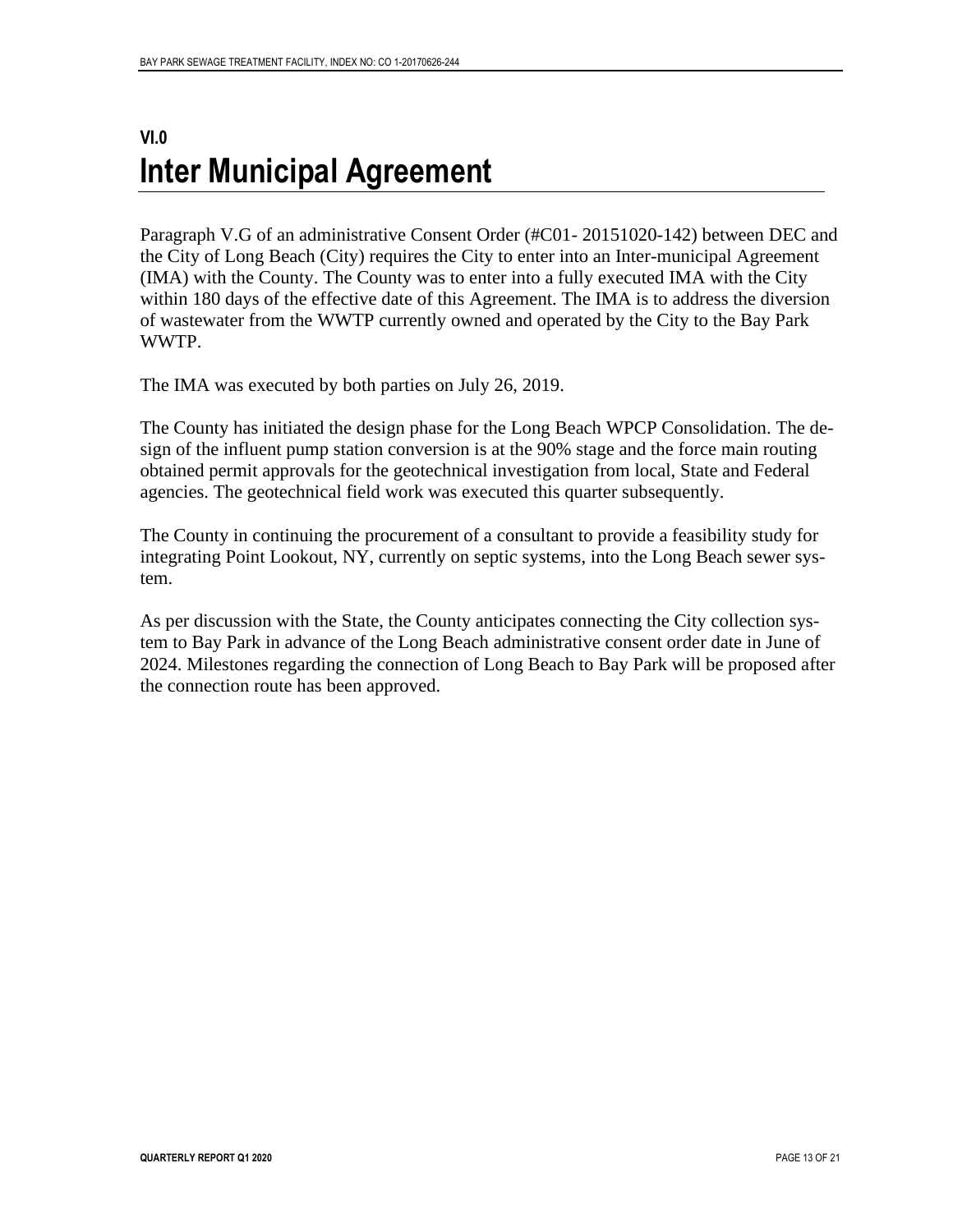### <span id="page-14-0"></span>**VII.0 Nitrogen Interim Limit Schedule of Compliance**

The milestones for the Interim Nitrogen Limits are listed in the following table.

| Description of Work for Nitrogen Removal Project              | <b>Completion Date</b> |
|---------------------------------------------------------------|------------------------|
| Submit an approvable BNR Operation and Maintenance (O&M) Plan | 1/8/2020               |
| Begin operation of the 6-month start-up period                | 6/1/2020               |
| Begin the 12-month performance period                         | 1/1/2021               |
| End 12-month performance period                               | 1/1/2022               |
| Submit performance data                                       | 4/1/2022               |

|  |  |  | Table 5 – Bay Park WPCP Interim Nitrogen Limits |  |
|--|--|--|-------------------------------------------------|--|
|  |  |  |                                                 |  |

These milestones will be reviewed as the Sidestream Deammonification and Level 1 BNR projects progress through the construction phase. The milestones in Table 5 reflect those for the Level 1 BNR Improvements and a separate program will be developed for the Sidestream Project upon commencement of construction for that project.

The BNR O&M Plan was submitted to DEC on the January 8, 2020 milestone. Comments were received from DEC and upon resolution the plan was accepted April 13, 2020.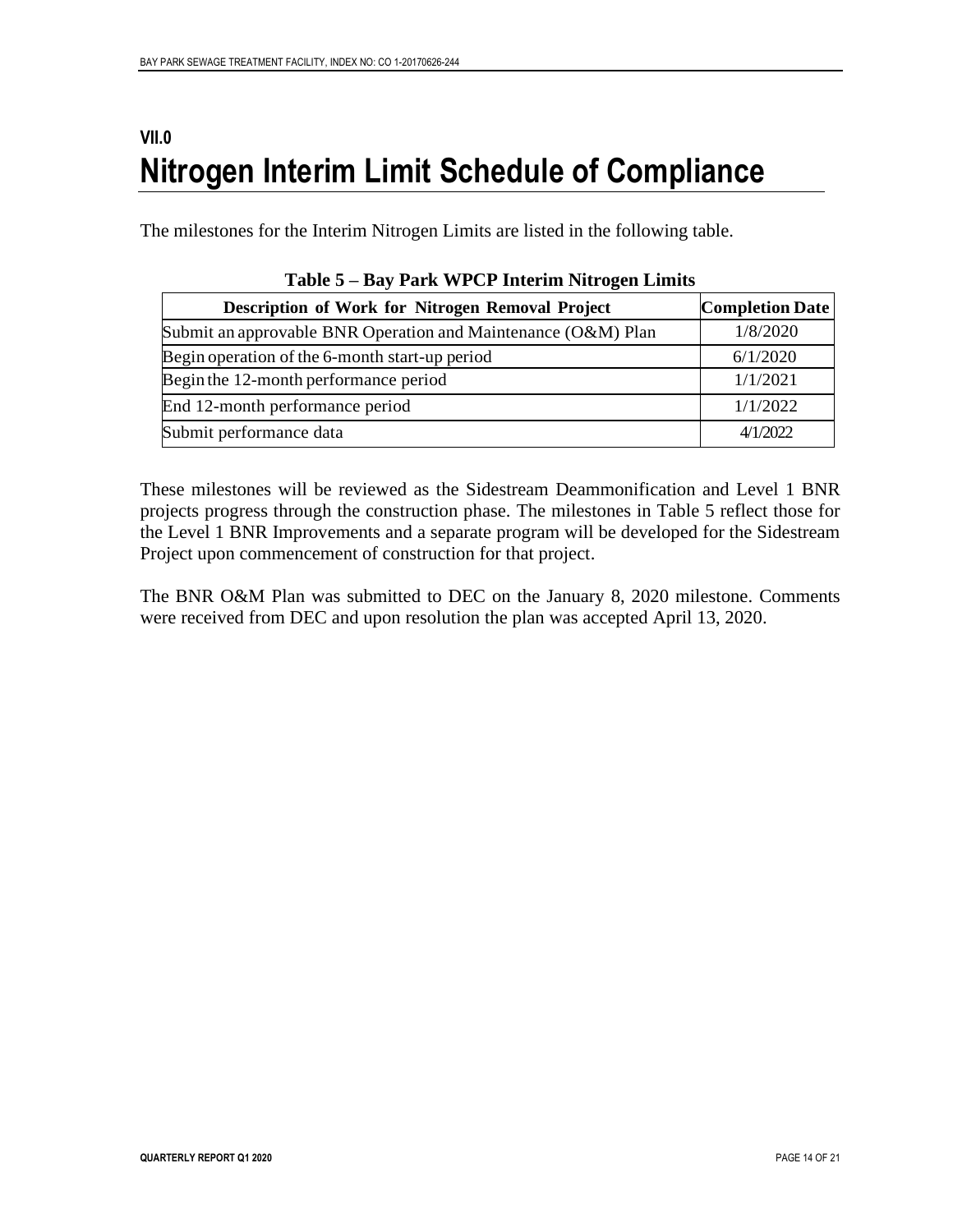### <span id="page-15-0"></span>**VIII.0 Diversion Project**

The milestones for the Diversion Project are listed in the following table:

| <b>Description of Work</b>                                                                                             | <b>Completion Date</b> |
|------------------------------------------------------------------------------------------------------------------------|------------------------|
| Slip lining of aqueduct along Sunrise Highway                                                                          | November 2019          |
| Diversion Project Report                                                                                               | January 2018           |
| Design Start                                                                                                           | <b>TBD</b>             |
| <b>DesignCompletion</b>                                                                                                | <b>TBD</b>             |
| <b>Impact Report</b>                                                                                                   | <b>TBD</b>             |
| Notice to Proceed to Construction                                                                                      | <b>TBD</b>             |
| <b>Construction Completion and Commence Diversion of Influent</b><br>Wastewater from Bay Park WWTP to Cedar Creek WWTP | June 2024              |

#### **Table 6 – Diversion Project Milestones**

#### Progress This Quarter:

A new RFQ was issued by DEC. Qualifications of proposing teams were reviewed and production of the RFP package continued.

#### Expected Progress Next Quarter:

A shortlist of proposers shall be selected and the Request for Proposals shall be issued. Environmental assessments and community outreach will continue. Note that community outreach and participation may be impacted by the NYS "Pause" due to COVID-19.

#### Project Milestones:

Proposed milestones were issued by the County to DEC on March 27, 2020 and are currently under review.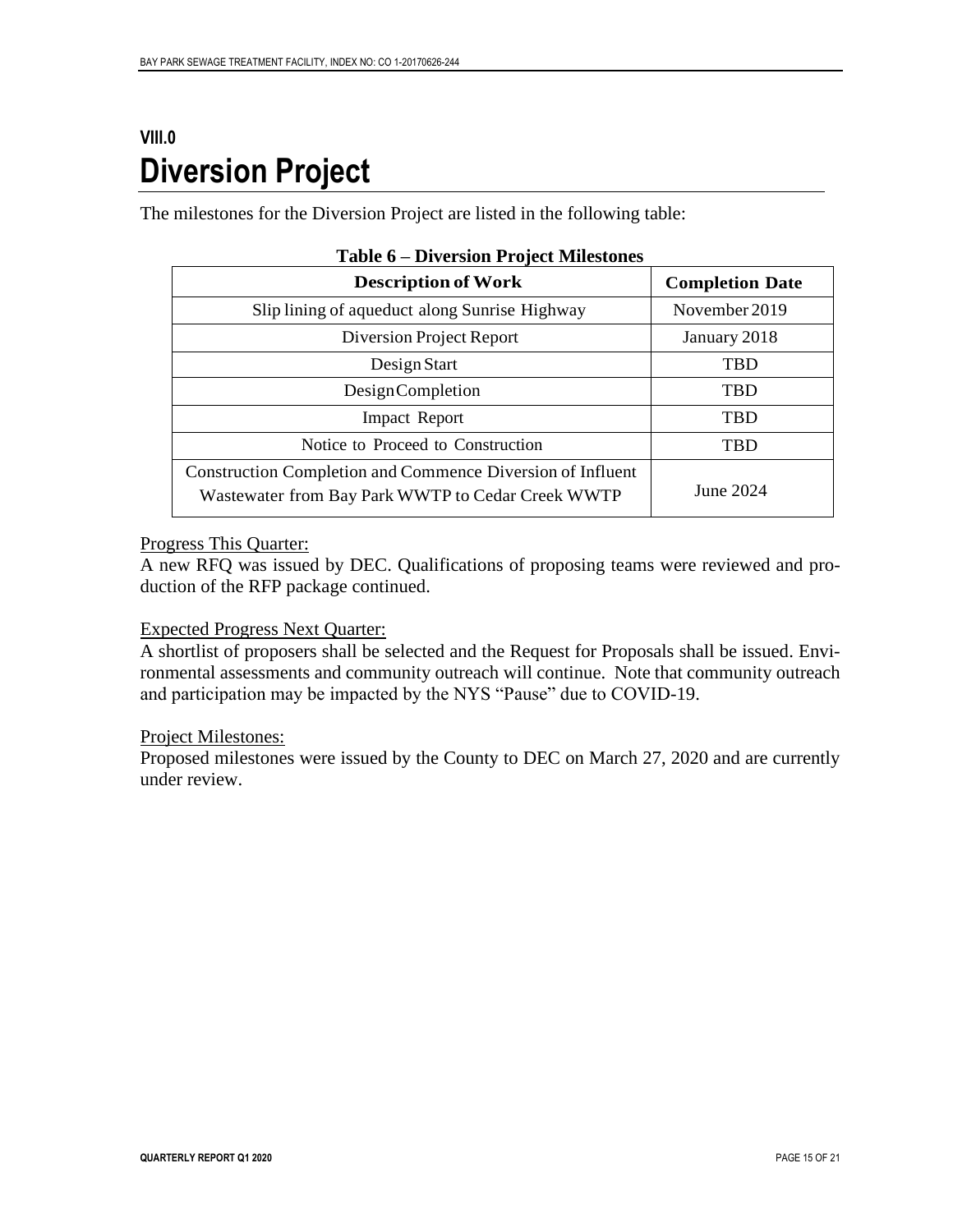### <span id="page-16-0"></span>**IX.0 Environmental Benefit Projects**

The County's Cedar Creek Program Manager has engaged a design sub consultant and a technical design report presenting options was produced and received by DPW. It is currently under review.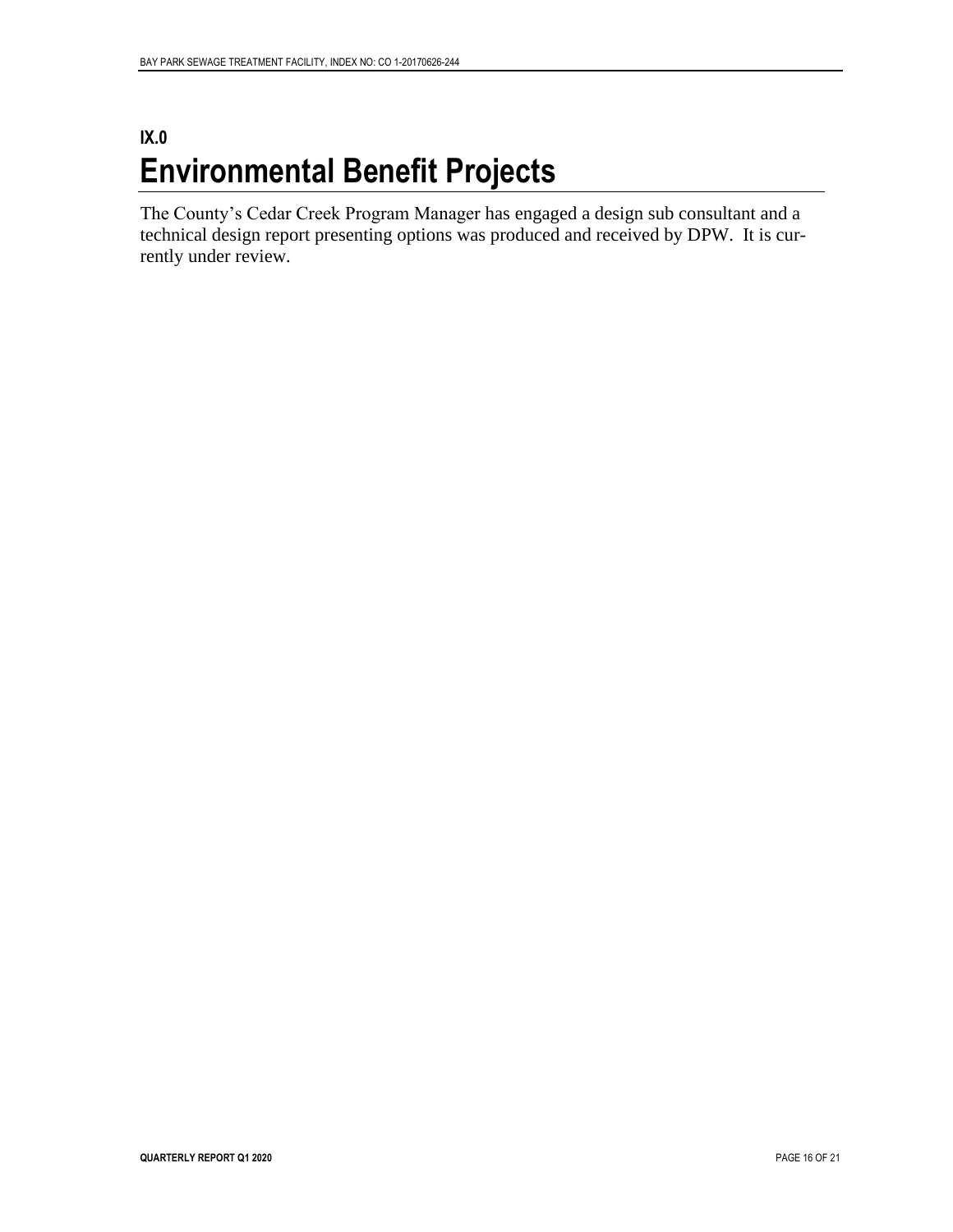### <span id="page-17-0"></span>**X.0 Certification of Completed Activities**

The following table lists the activities for which certification of compliance were submitted.

| Milestone                                           | Date       | Certification | Certification |
|-----------------------------------------------------|------------|---------------|---------------|
|                                                     | Completed  | Submitted     | Accepted      |
| <b>Effluent Screening and Disinfection - Design</b> | 1/5/2018   | 7/5/2018      | 9/13/2018     |
| Completion                                          |            |               |               |
| East Avenue Ejector Station - Design Com-           | 3/2/2018   | 7/5/2018      | 9/13/2018     |
| pletion                                             |            |               |               |
| Cedar Dr, Roosevelt et al PS - Construction         | 1/12/2018  | 7/5/2018      | 11/27/2018    |
| Completion                                          |            |               |               |
| Wantagh, Newbridge et al PS - Construction          | 2/12/2018  | 7/5/2018      | 11/27/2018    |
| Completion                                          |            |               |               |
| Sage Lake and Lawrence PS - Construction            | 8/13/2018  | 8/24/2018     | 11/27/2018    |
| Completion                                          |            |               |               |
| Ocean Ave, Mill Road et al PS - Construc-           | 8/17/2018  | 9/19/2018     | 11/27/2018    |
| tion Completion                                     |            |               |               |
| Sludge Dewatering Facilities – Construction         | 10/12/2018 | 10/24/2018    | 1/4/2019      |
| Completion                                          |            |               |               |
| Inwood, Doughty et al PS – Construction             | 2/19/2019  | 2/28/2019     | 5/1/2019      |
| Completion                                          |            |               |               |
| Stormwater Pump Stations - Construction             | 3/28/2019  | 4/3/2019      | 4/19/2019     |
| Completion                                          |            |               |               |
| Upgrade to 3 Generator Operation - Con-             | 8/30/2019  | 9/12/2019     | 11/7/2019     |
| struction Completion                                |            |               |               |
| Barnes Ave-Baldwin                                  | 11/22/2019 | 11/25/2019    | 2/25/2020     |

**Table 7 – Completed Activities**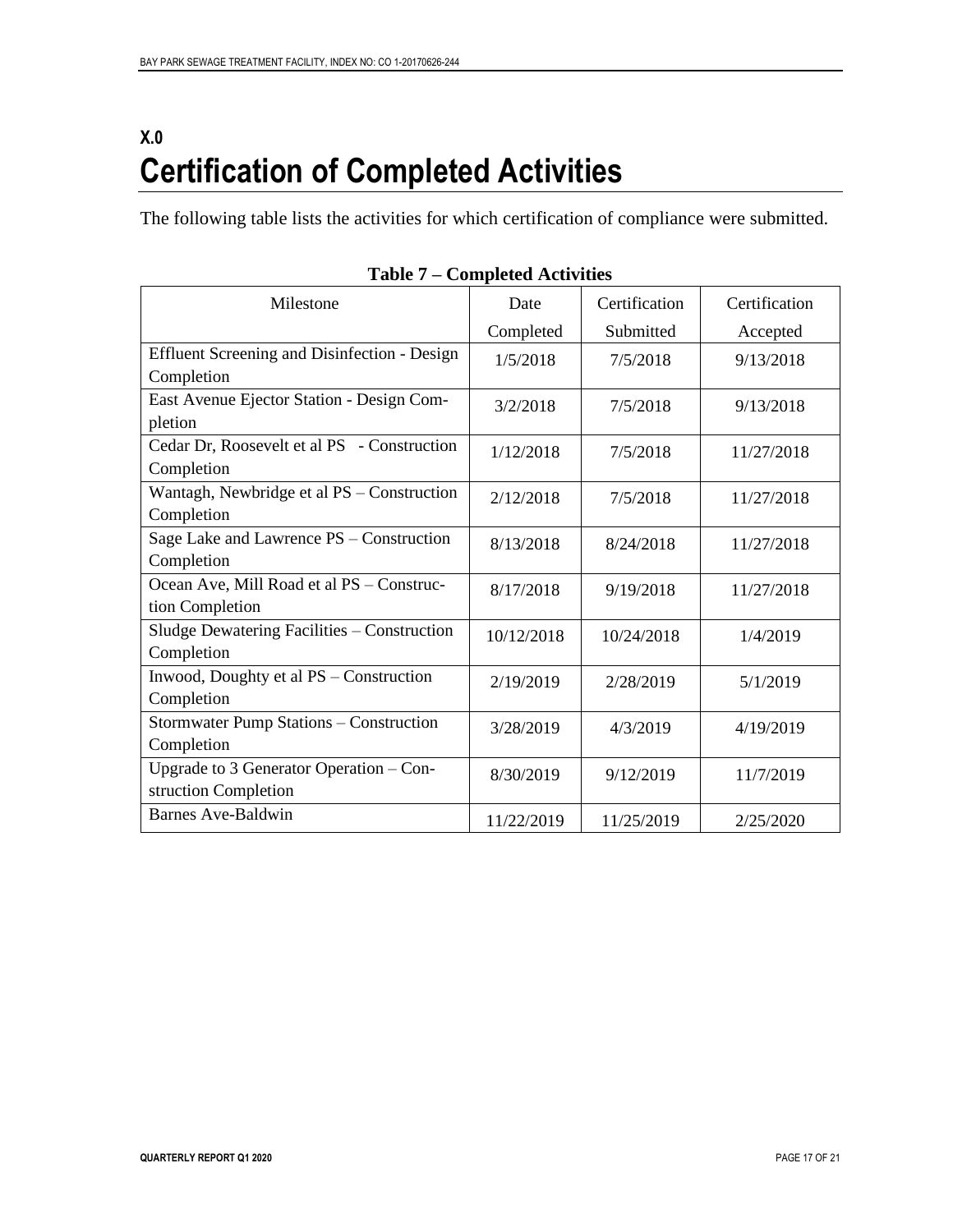### <span id="page-18-0"></span>**XI.0 Community Relations**

No community meetings were held this quarter. A community outreach plan for the Bay Park Conveyance Project (aka Diversion) is currently in development and engagement with municipalities has begun.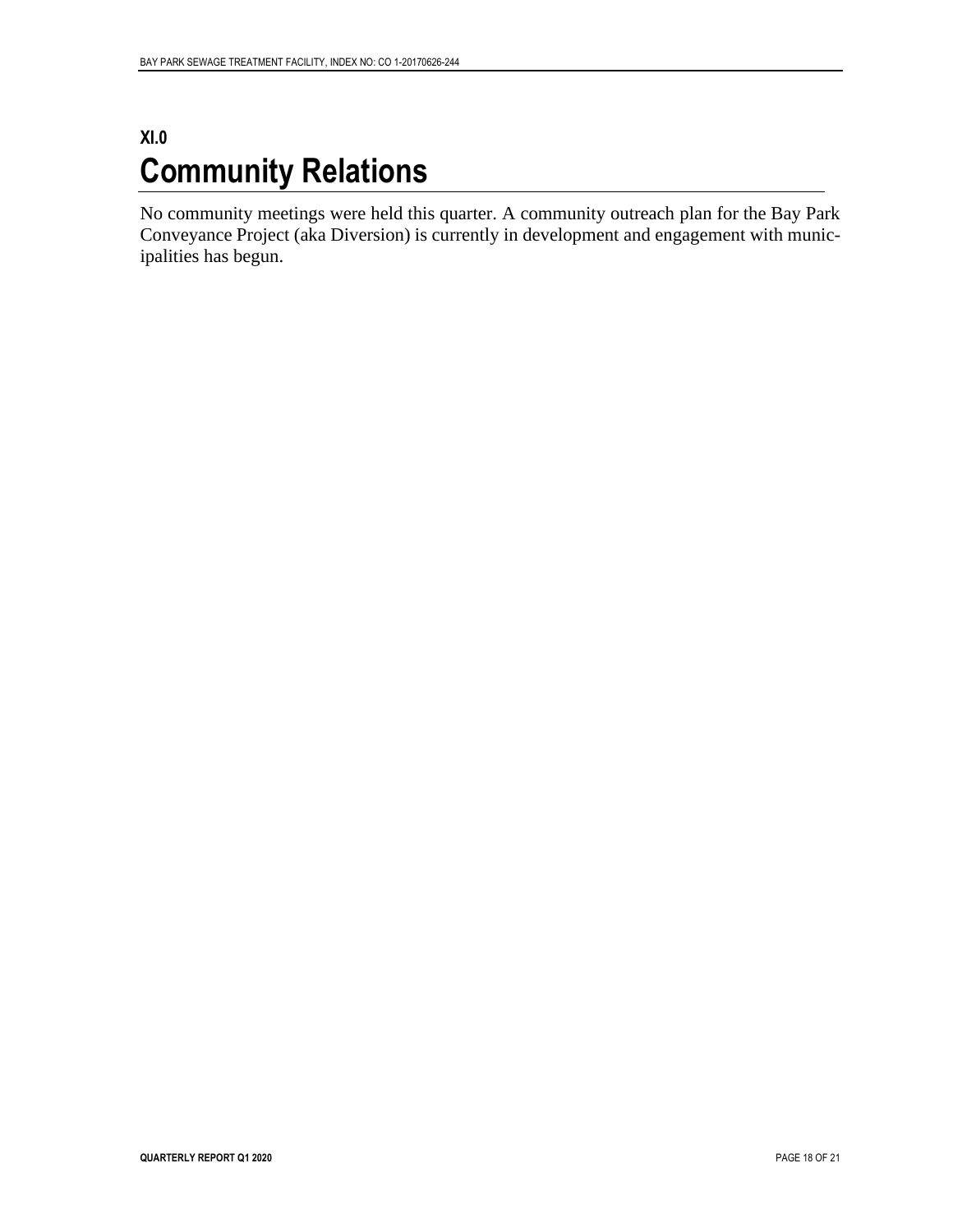## <span id="page-19-0"></span>**XII.0 Attachments**

1. Program Master Schedule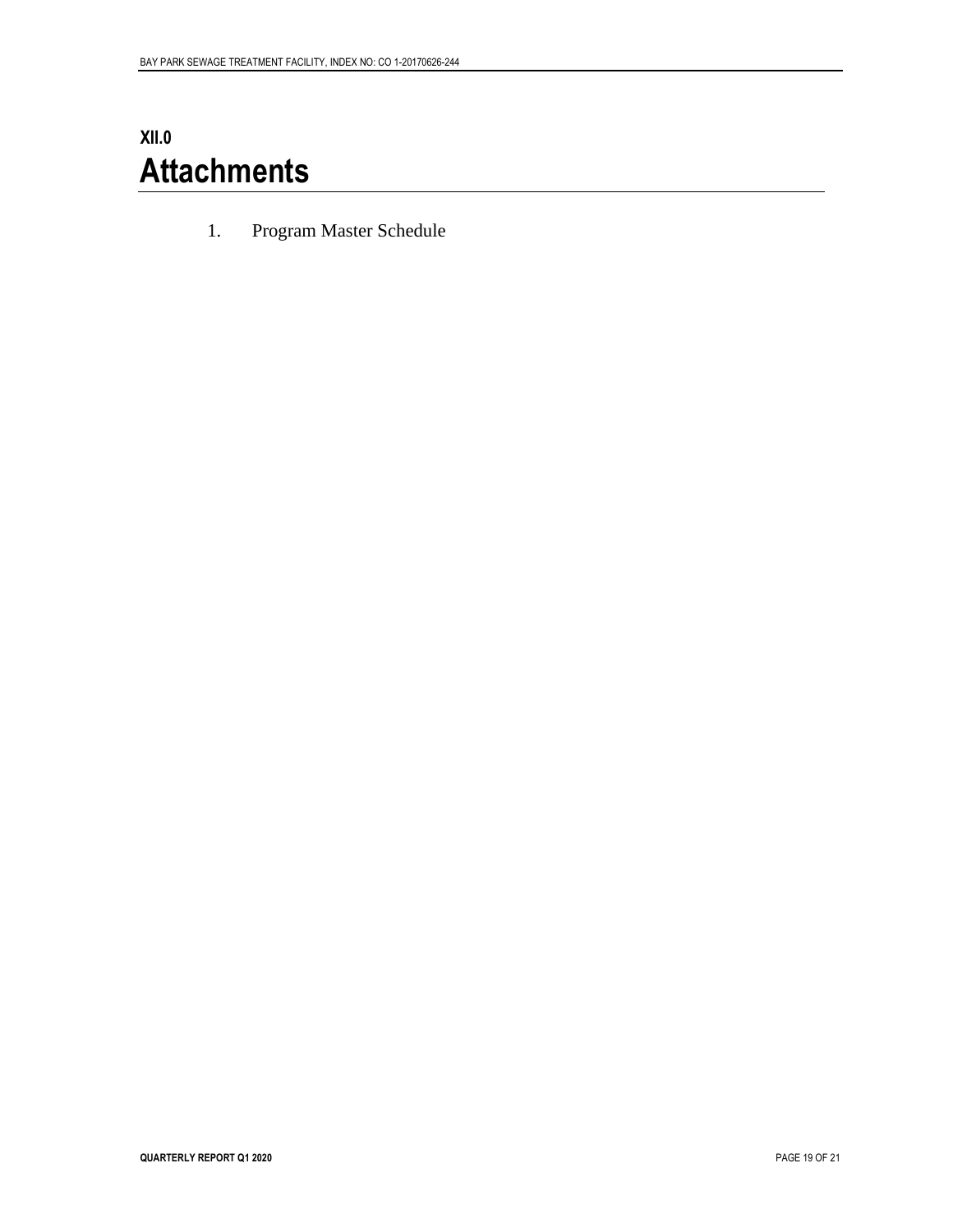# <span id="page-20-0"></span>**XIII.0 Project Glossary**

| <b>Agreement Project Name</b>            | <b>County Project Name</b>                          | <b>County Project</b> |
|------------------------------------------|-----------------------------------------------------|-----------------------|
|                                          |                                                     | Number                |
|                                          | Village of Hempstead Wastewater Pump                | S3P311-09G            |
| Barnes Avenue – Baldwin                  | <b>Station</b>                                      |                       |
|                                          | Village of Hempstead Force Main                     | S3P311-09S            |
|                                          | Raw Sewage Pumping Facility Improve-                | S35121-03G            |
| Raw sewage pumping facility              | ments                                               |                       |
| Sludge dewatering facilities             | <b>Sludge Dewatering Facilities Improvements</b>    | S35121-09G            |
| Effluent Screening and disinfec-         | <b>Effluent Screening and Disinfection Facility</b> | S35121-11G            |
| tion                                     | Improvements                                        |                       |
| Effluent tide pumping facilities         | <b>Effluent Pumping Facility Improvements</b>       | S35121-12G            |
| <b>Electrical Distribution Phase E1-</b> | Phase E3 Main Substation and Electrical             | S35121-14F            |
| E <sub>3</sub>                           | Distribution                                        |                       |
|                                          | Secondary Flood Protection and Hardening            | S35121-16G            |
| <b>Secondary Flood Protection</b>        | of Critical Facilities                              |                       |
|                                          | Flood Protection Phase I - Stormwater               | S35121-18G            |
| <b>Stormwater Pump Stations</b>          | <b>Pumping Stations</b>                             |                       |
| Upgrade to 3 Generator Opera-            | Engine Generator Facility Auxiliary Im-             | S35121-16A            |
| tion                                     | provements                                          |                       |
| Hot water piping system                  | Permanent HW/CW Piping System                       | S35121-16P            |
| Cedar Dr, Roosevelt et al PS             | Cedar Drive, Roosevelt, Whitewood, Bilt-            | S3P311-02G            |
|                                          | more and Alhambra Pump Station Repairs              |                       |
|                                          | Wantagh, Newbridge Road, Merrick Road               | S3P311-03G            |
| Wantagh, Newbridge et al PS              | and Ray Street Pump Station Repairs                 |                       |
|                                          | Ocean Avenue, Mill Road, Woodmere                   | S3P311-06G            |
| Ocean Ave, Mill Rd et al PS              | Boulevard and Longacre Pump Station Re-             |                       |
|                                          | pairs                                               |                       |
| Inwood, Doughty et al PS                 | Inwood, Bayview Avenue and Doughty                  | S3P311-07G            |
|                                          | <b>Boulevard Pump Station Repairs</b>               |                       |
| Lawrence & Sage Lake PS                  | Sage Lake and Lawrence Pump Stations                | S3P311-10G            |
|                                          | Mitigation and Repair                               |                       |
| East Avenue Ejector Station              | <b>East Avenue Pump Station Repairs</b>             | S3P311-08G            |
| Level 1 BNR                              | Level 1 BNR Improvements                            | S35123-L39G           |
| <b>Sidestream Deammonification</b>       | <b>Sidestream Centrate Treatment</b>                | S35123-L38G           |